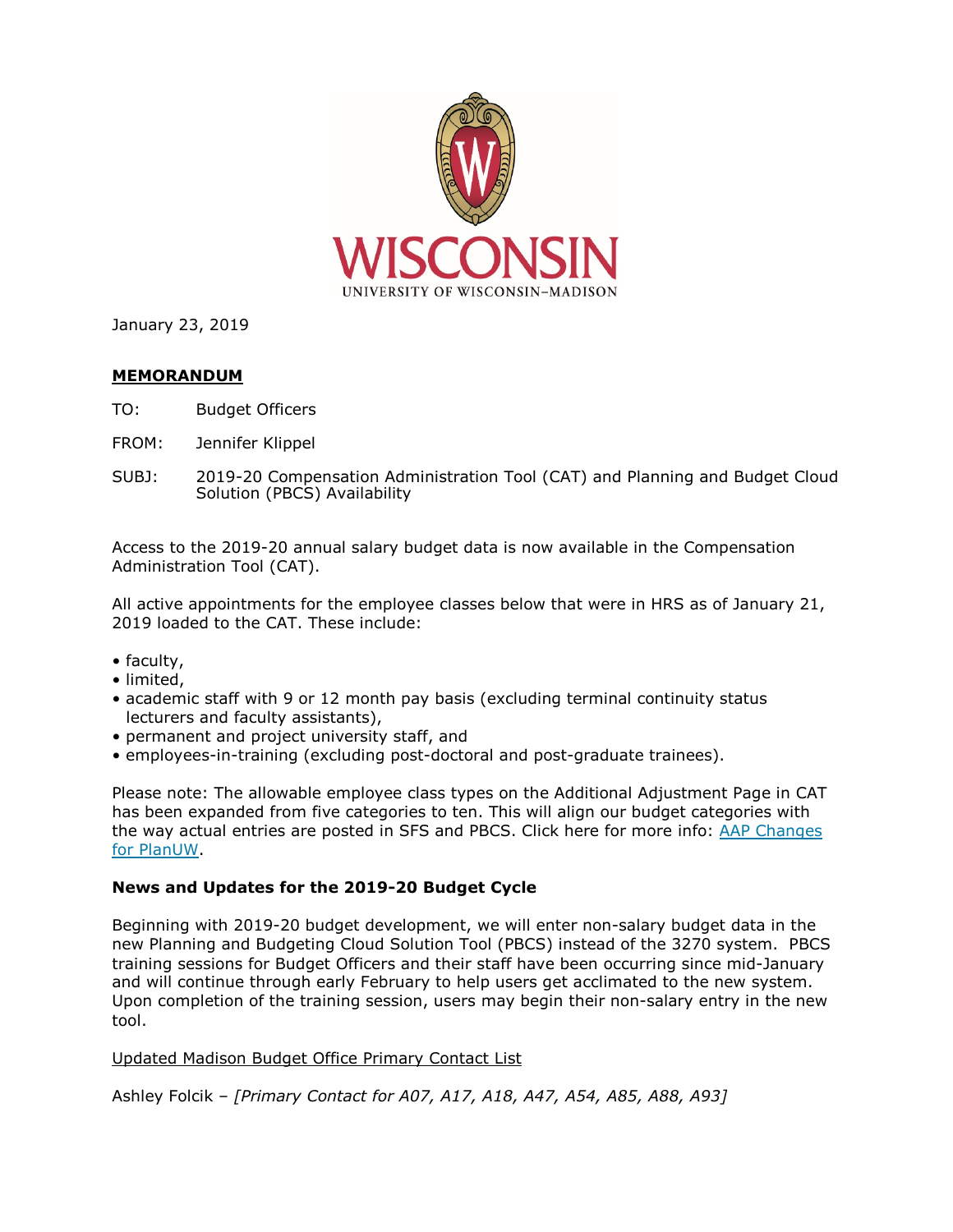Andrew Johnson - *[Primary Contact for A0208, A0220, A03, A05, A10, A19, A34, A53, A71]* Jennifer Klippel - *[Primary Contact for A01, A0204, A0205, A0224, A0225, A0235, A0267, A63]*

Ravi Rajani - *[Primary Contact for A04, A12, A40, A80/A0280, A87]*

Andy Taylor - *[Primary Contact for A06, A37, A42, A45, A48, A52, A57, A77]*

*Susan Yun - [Primary Contact for A27, A46, A49, A56, A96]*

### Training for New and Existing Budget Officers

Training for PBCS has been scheduled with all divisions. If you believe you need training for the tool please contact your divisional budget officer. In addition, the MBO web site is in the process of being updated with training material and job aides that can be used to support data entry in the tool. There will also be open computer lab sessions on the following dates for you to attend to get assistance with entry and/or go over topics from training. Please contact Andy Taylor [\(andy.taylor@wisc.edu\)](mailto:andy.taylor@wisc.edu) if you would like to attend one of the time slots:

- February 14th from  $9 12$  p.m.
- February 20th from  $9 12$  p.m.
- February 27th from  $9 4$  p.m.
- February 28th from 9 4 p.m.

Questions about PBCS can also be directed to **PlanUW-MSN-MBO@vc.wisc.edu** or run through your MBO or AOA contact.

At this time, we do not plan to offer any large-scale CAT training sessions. We will provide training on an as needed basis. New budget officers should contact their primary Madison Budget Office contact to obtain necessary authorizations and schedule training. If needed, existing budget officers should contact their primary Budget Office contact to schedule refresher training.

#### Informational Reports

All CAT Reports are available at this time, including the Record Errors Report, HRS to CAT Compare Report, Missing from CAT Report, Under Min/ Over Max Report and CAT Position Report.

The Planning Allocation Reports and Allocated Compared to Budgeted Reports are available on the Madison Budget Office website. Please note that planning allocation updates are still in process. We will notify users when the initial planning allocation levels have been set and are ready for review.

The Allocated Compared to Budgeted Report is also available inside of PBCS however since CAT data is loaded to the system overnight (and not real time) tie out inside of PBCS would need to occur in the day following any changes to CAT.

Additionally, a report is being built inside of Planning Allocation to meet Divisional needs of having a real time view of CAT and AAP changes by replicating BSUM functionality. This report will allow divisions to run on demand salary information by Division, Department, DeptID (Sub department), Program Code, Fund and Project.

#### **MADISON BUDGET OFFICE**